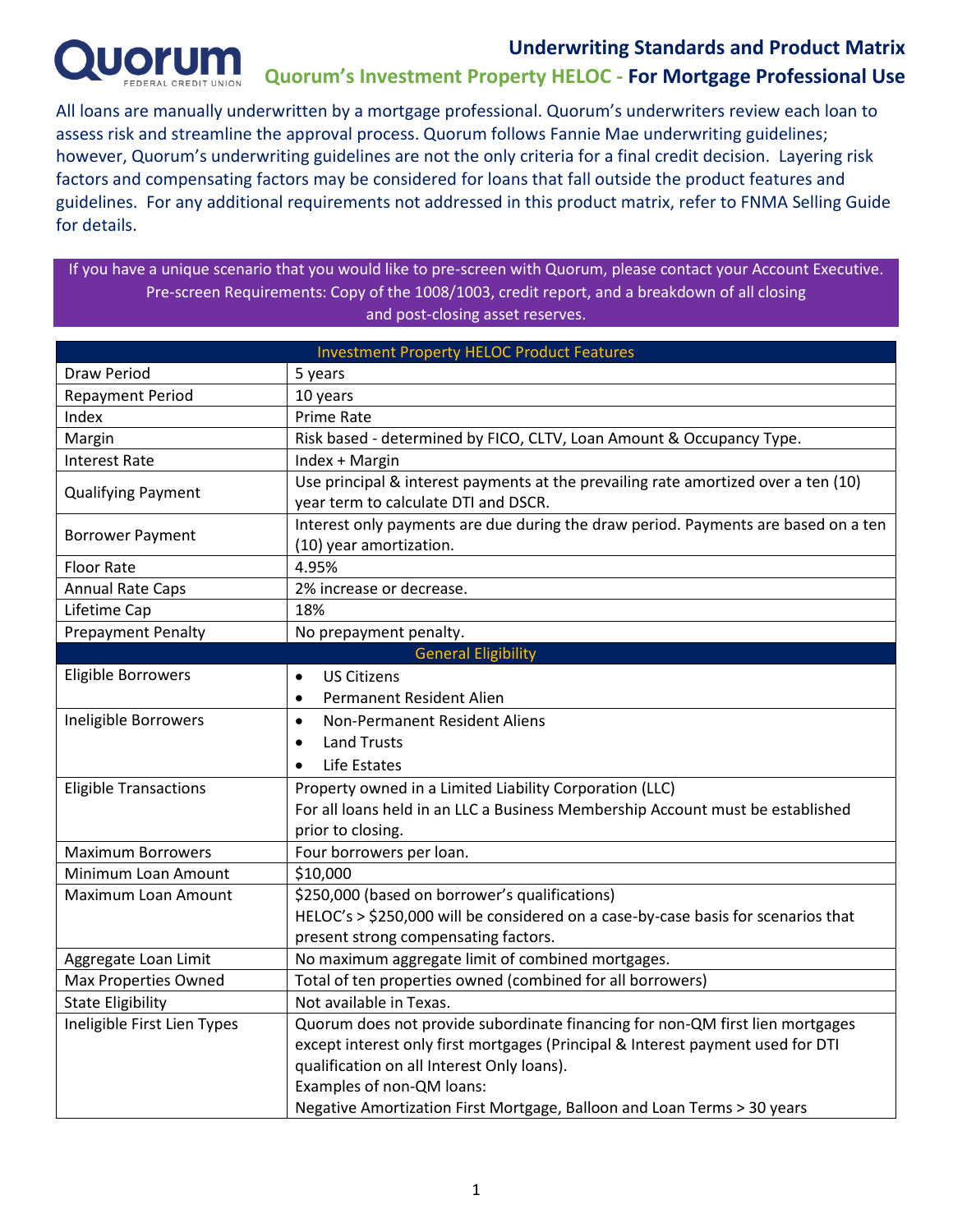

| Credit                         |                                                                                                                                                             |  |  |  |  |  |
|--------------------------------|-------------------------------------------------------------------------------------------------------------------------------------------------------------|--|--|--|--|--|
| <b>Maximum Housing Ratio</b>   | 38%                                                                                                                                                         |  |  |  |  |  |
| Maximum Debt Ratio             | 43%                                                                                                                                                         |  |  |  |  |  |
| Debt Service Coverage Ratio    | Minimum 1.25%                                                                                                                                               |  |  |  |  |  |
| <b>Credit Report</b>           | A triple merge credit report is required for borrowers and will use our score for                                                                           |  |  |  |  |  |
|                                | qualifying the borrower. Quorum follows Fannie Mae guidelines for determining the                                                                           |  |  |  |  |  |
|                                | borrowers qualifying credit score.                                                                                                                          |  |  |  |  |  |
| Minimum FICO                   | 680                                                                                                                                                         |  |  |  |  |  |
| <b>Minimum Tradelines</b>      | A minimum of three tradelines, open or closed, that have been evaluated at least<br>twelve (12) months. Cannot include self-reported tradelines.            |  |  |  |  |  |
| <b>Contingent Liability</b>    | Can be excluded with proof that primary obligor has been making timely payments                                                                             |  |  |  |  |  |
| (Co-signed Debt)               | for last twelve (12) months.                                                                                                                                |  |  |  |  |  |
| <b>Unsecured Debt</b>          | High use of unsecured debt (> 20% of annual income) presents additional risk factors<br>and may result in a decline.                                        |  |  |  |  |  |
| <b>Student Loans</b>           | Student Loans will be underwritten to FNMA Guidelines. We will accept LP for                                                                                |  |  |  |  |  |
|                                | simultaneous transactions with eligible LP findings.                                                                                                        |  |  |  |  |  |
| Paying Down/Off Debt to        | Payoff or paydown of debt solely to qualify must be carefully evaluated and                                                                                 |  |  |  |  |  |
| Qualify for DTI purposes       | considered in the overall loan analysis. The borrower's history of credit use will be a                                                                     |  |  |  |  |  |
|                                | factor in determining whether the appropriate approach is to include or exclude                                                                             |  |  |  |  |  |
|                                | debt for qualification.                                                                                                                                     |  |  |  |  |  |
| Mortgage Lates                 | No mortgage lates in the past five (5) years.                                                                                                               |  |  |  |  |  |
| <b>Tax Liens</b>               | Must be paid prior to/at closing.                                                                                                                           |  |  |  |  |  |
| <b>IRS Installment Plan</b>    | Must be paid prior to/at closing.                                                                                                                           |  |  |  |  |  |
| Foreclosure, Bankruptcy,       | Regardless of the seasoning, this product is not available for any loans with any prior                                                                     |  |  |  |  |  |
| Deed-in-Lieu, Pre-Foreclosure/ | Foreclosure, Bankruptcy, Deed-in-Lieu, Pre-Foreclosure or Short Sale.                                                                                       |  |  |  |  |  |
| <b>Short Sale</b>              |                                                                                                                                                             |  |  |  |  |  |
| Modification, Deferment or     | Not Permitted if the event occurred is within the last 3 years.                                                                                             |  |  |  |  |  |
| Forbearance                    |                                                                                                                                                             |  |  |  |  |  |
|                                | <b>Income and Employment</b>                                                                                                                                |  |  |  |  |  |
| Day 1 Certainty                | Day 1 Certainty permitted for income.                                                                                                                       |  |  |  |  |  |
| <b>Employment History</b>      | Verify start/end dates for all employers from the most recent two years (written VOE<br>or verbal is acceptable) and explain any employment gaps > 30 days. |  |  |  |  |  |
| Self Employed                  |                                                                                                                                                             |  |  |  |  |  |
|                                | Two years signed tax returns with all schedules.<br>٠<br>Property held in an LLC will require two years of entity tax returns.<br>٠                         |  |  |  |  |  |
|                                | Quorum requires an executed 4506T form at closing on all self-employed<br>$\bullet$                                                                         |  |  |  |  |  |
|                                | borrowers and borrowers employed by family.                                                                                                                 |  |  |  |  |  |
| RSU Income                     | Permitted using Freddie Mac Guidelines.                                                                                                                     |  |  |  |  |  |
|                                | Collateral                                                                                                                                                  |  |  |  |  |  |
| <b>Eligible Property Types</b> | 1-4 Unit Residential<br>$\bullet$                                                                                                                           |  |  |  |  |  |
|                                | <b>PUDs</b><br>$\bullet$                                                                                                                                    |  |  |  |  |  |
|                                | <b>Warrantable Condos</b><br>$\bullet$                                                                                                                      |  |  |  |  |  |
|                                | Townhouse<br>$\bullet$                                                                                                                                      |  |  |  |  |  |
| Ineligible Property Types      | Co-ops<br>$\bullet$                                                                                                                                         |  |  |  |  |  |
|                                | Leasehold Properties<br>٠                                                                                                                                   |  |  |  |  |  |
|                                | <b>Manufactured Homes</b><br>$\bullet$                                                                                                                      |  |  |  |  |  |
|                                | Primary or Second Homes                                                                                                                                     |  |  |  |  |  |
| <b>Financed Properties</b>     | Refer to Fannie Mae Guidelines.                                                                                                                             |  |  |  |  |  |
| Condos                         | Must be FNMA warrantable. Limited review permitted meeting FNMA                                                                                             |  |  |  |  |  |
|                                | requirements.                                                                                                                                               |  |  |  |  |  |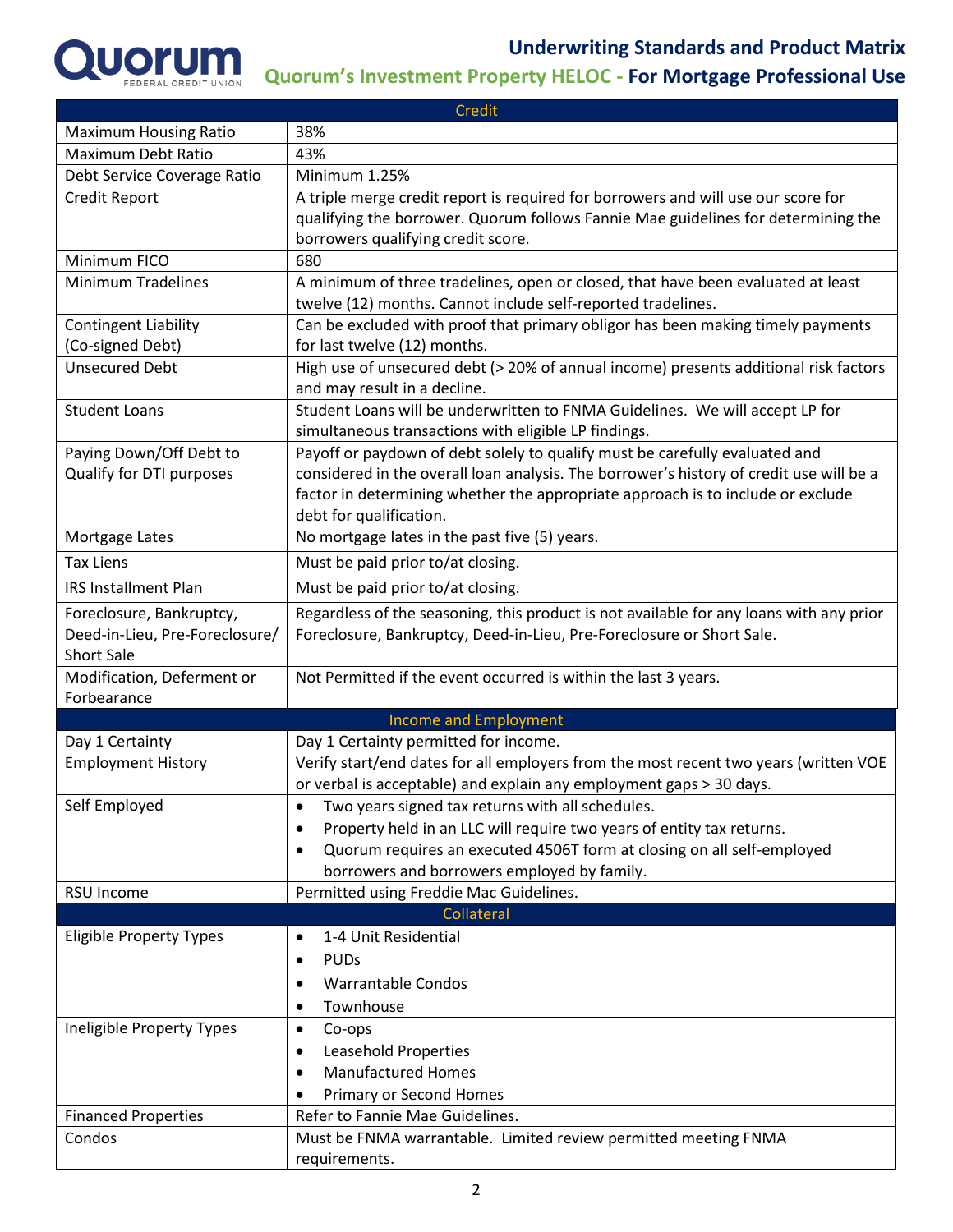

| Occupancy Type                 | <b>Investment Property</b>                                                                                                                                                                                                                                                                                                                                                                                                  |  |  |  |
|--------------------------------|-----------------------------------------------------------------------------------------------------------------------------------------------------------------------------------------------------------------------------------------------------------------------------------------------------------------------------------------------------------------------------------------------------------------------------|--|--|--|
| Appraisal                      | Simultaneous Transactions: PIWs are not acceptable. Quorum will accept the<br>$\bullet$                                                                                                                                                                                                                                                                                                                                     |  |  |  |
|                                | first mortgage lender's appraisal for simultaneous loan transactions. All                                                                                                                                                                                                                                                                                                                                                   |  |  |  |
|                                | appraisals are subject to the underwriter's review and Quorum may order our                                                                                                                                                                                                                                                                                                                                                 |  |  |  |
|                                | own appraisal at our cost if it is needed to support value. Please refer to the                                                                                                                                                                                                                                                                                                                                             |  |  |  |
|                                | Valuation Eligibility Matrix.                                                                                                                                                                                                                                                                                                                                                                                               |  |  |  |
|                                | Standalone Transactions: Quorum will order the appraisal on a standalone<br>$\bullet$                                                                                                                                                                                                                                                                                                                                       |  |  |  |
|                                | transaction through a third-party vendor.                                                                                                                                                                                                                                                                                                                                                                                   |  |  |  |
|                                | Delayed Standalone: Quorum will accept the first mortgage lender's appraisal for<br>$\bullet$<br>delayed standalone transactions as long as the appraisal is dated within 120 days<br>of our closing date. PIW's are not permitted. All appraisals are subject to the<br>underwriter's review and Quorum may require a new appraisal if it is needed to<br>support value. Please refer to the Valuation Eligibility Matrix. |  |  |  |
|                                | Age Requirements: Appraisal is good for 120 days (re-certifications allowed on a<br>٠<br>case-by-case basis).                                                                                                                                                                                                                                                                                                               |  |  |  |
|                                | For transactions that allow for AVM's. AVM's will be ordered by Quorum and will<br>$\bullet$<br>be reviewed by underwriting to determine if the value is supported. If the<br>underwriter deems the value is not supported, we will upgrade the report to a<br>drive-by, desktop, full appraisal, or other valuation methods.                                                                                               |  |  |  |
| Seasoning                      | Six (6) months seasoning. If the home was purchased less than 6 months ago, we will                                                                                                                                                                                                                                                                                                                                         |  |  |  |
|                                | use the lower of the purchase price or the appraisal value to determine the CLTV. A                                                                                                                                                                                                                                                                                                                                         |  |  |  |
|                                | new valuation will be required if the original appraisal is expired.                                                                                                                                                                                                                                                                                                                                                        |  |  |  |
| Refinance of Listed Properties | Six (6) months seasoning. Must remove listing prior to submitting application (CLTV                                                                                                                                                                                                                                                                                                                                         |  |  |  |
|                                | max reduced to 65% if property was listed within the last six (6) months).                                                                                                                                                                                                                                                                                                                                                  |  |  |  |
| Power of Attorney (POA)        | POA must be specific to the transaction and must state both the first and second                                                                                                                                                                                                                                                                                                                                            |  |  |  |
|                                | transaction separately. Cash out transactions not permitted. A copy of the POA must                                                                                                                                                                                                                                                                                                                                         |  |  |  |
|                                | be reviewed and approved by Quorum prior to CTC and recorded at closing.                                                                                                                                                                                                                                                                                                                                                    |  |  |  |
| <b>Trust Agreements</b>        | Permitted based on FNMA guidelines. Irrevocable Trusts not permitted. If the loan is                                                                                                                                                                                                                                                                                                                                        |  |  |  |
|                                | held in a trust, a copy of the fully executed trust agreement with all amendments                                                                                                                                                                                                                                                                                                                                           |  |  |  |
|                                | must be reviewed and approved by Quorum prior to CTC.                                                                                                                                                                                                                                                                                                                                                                       |  |  |  |
| <b>Title Insurance</b>         | Required on all first lien HELOC's.<br>$\bullet$                                                                                                                                                                                                                                                                                                                                                                            |  |  |  |
|                                | Required on second Lien HELOCs for loan amount $\geq$ \$250,000.                                                                                                                                                                                                                                                                                                                                                            |  |  |  |
|                                | <b>Assets</b>                                                                                                                                                                                                                                                                                                                                                                                                               |  |  |  |
| Day 1 Certainty                | Day 1 Certainty permitted for assets                                                                                                                                                                                                                                                                                                                                                                                        |  |  |  |
| <b>Asset Reserves</b>          | Asset reserves must be from the borrower's own personal or business funds.                                                                                                                                                                                                                                                                                                                                                  |  |  |  |
|                                | Quorum does not allow gift funds to be used as reserves.                                                                                                                                                                                                                                                                                                                                                                    |  |  |  |
|                                | Refer to the Reserve Matrix in this document.                                                                                                                                                                                                                                                                                                                                                                               |  |  |  |
| <b>Asset Verification</b>      | Asset reserve requirements are based on all financed properties. Refer for FNMA                                                                                                                                                                                                                                                                                                                                             |  |  |  |
|                                | guides for asset verification calculations for other financed properties. For the                                                                                                                                                                                                                                                                                                                                           |  |  |  |
|                                | subject property, refer to the minimum reserve requirement matrix included in this                                                                                                                                                                                                                                                                                                                                          |  |  |  |
|                                | document.                                                                                                                                                                                                                                                                                                                                                                                                                   |  |  |  |
| Minimum Borrower               | 20% minimum contribution from borrower.                                                                                                                                                                                                                                                                                                                                                                                     |  |  |  |
| Contribution                   |                                                                                                                                                                                                                                                                                                                                                                                                                             |  |  |  |
| Reserve Requirement for        | See HELOC matrix included in this document for the minimum reserve requirement.                                                                                                                                                                                                                                                                                                                                             |  |  |  |
| Subject Property               | Minimum reserves include principal and interest payment for both the first and                                                                                                                                                                                                                                                                                                                                              |  |  |  |
|                                | second mortgage, taxes and insurance.                                                                                                                                                                                                                                                                                                                                                                                       |  |  |  |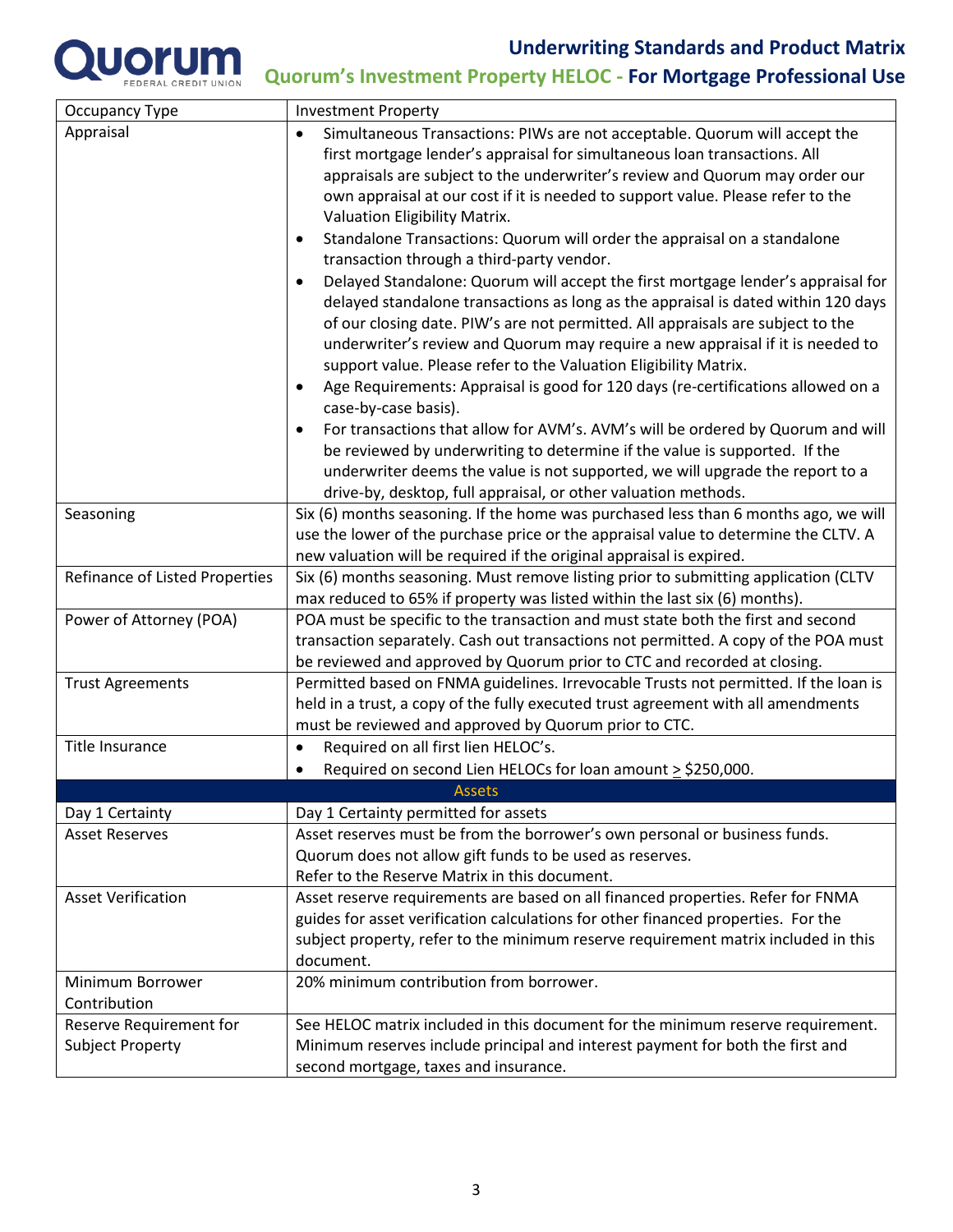

| Layering Risks &            | Examples of Layering Risk Factors and Compensating Factors That Are Considered in           |  |  |  |
|-----------------------------|---------------------------------------------------------------------------------------------|--|--|--|
| <b>Compensating Factors</b> | Underwriting                                                                                |  |  |  |
| Layering Risk Factors       | Attributes near guideline limits.<br>٠                                                      |  |  |  |
|                             | Payment shock (> 150%)<br>$\bullet$                                                         |  |  |  |
|                             | Use of unsecured debt (> 20% of total unsecured debt divided by annual income)<br>$\bullet$ |  |  |  |
|                             | High DTI (> 36%).<br>$\bullet$                                                              |  |  |  |
|                             | DSCR < 1.25<br>$\bullet$                                                                    |  |  |  |
|                             | CLTV (> 70%)<br>$\bullet$                                                                   |  |  |  |
|                             | Adverse credit history.<br>٠                                                                |  |  |  |
|                             | Variable pay being used to qualify especially when variable pay exceeds 25% of<br>$\bullet$ |  |  |  |
|                             | the base salary.                                                                            |  |  |  |
|                             | Debt consolidation<br>$\bullet$                                                             |  |  |  |
|                             | Paying down/off debt to qualify for DTI purposes.<br>$\bullet$                              |  |  |  |
|                             | Using departing residence rental income to meet the DTI qualifications.<br>$\bullet$        |  |  |  |
|                             | Rapid appreciation in subject property market area.<br>$\bullet$                            |  |  |  |
|                             | Minimal assets (< 12 months PITI reserves)<br>$\bullet$                                     |  |  |  |
|                             | Gift funds<br>$\bullet$                                                                     |  |  |  |
| <b>Compensating Factors</b> | Substantial assets (24 months of reserves including liquid)<br>$\bullet$                    |  |  |  |
|                             | Low CLTV (< 70%)<br>$\bullet$                                                               |  |  |  |
|                             | Low DTI (< 36%)<br>$\bullet$                                                                |  |  |  |
|                             | DSCR > 1.25<br>$\bullet$                                                                    |  |  |  |
|                             | FICO Score 780+<br>$\bullet$                                                                |  |  |  |
|                             | Strong credit history.<br>$\bullet$                                                         |  |  |  |
|                             | Low use of unsecured debt (< 20% of total unsecured debt divided by annual<br>$\bullet$     |  |  |  |
|                             | income).                                                                                    |  |  |  |
|                             | Job stability and solid/stable income sources (five (5) years with current<br>$\bullet$     |  |  |  |
|                             | employer/base income).                                                                      |  |  |  |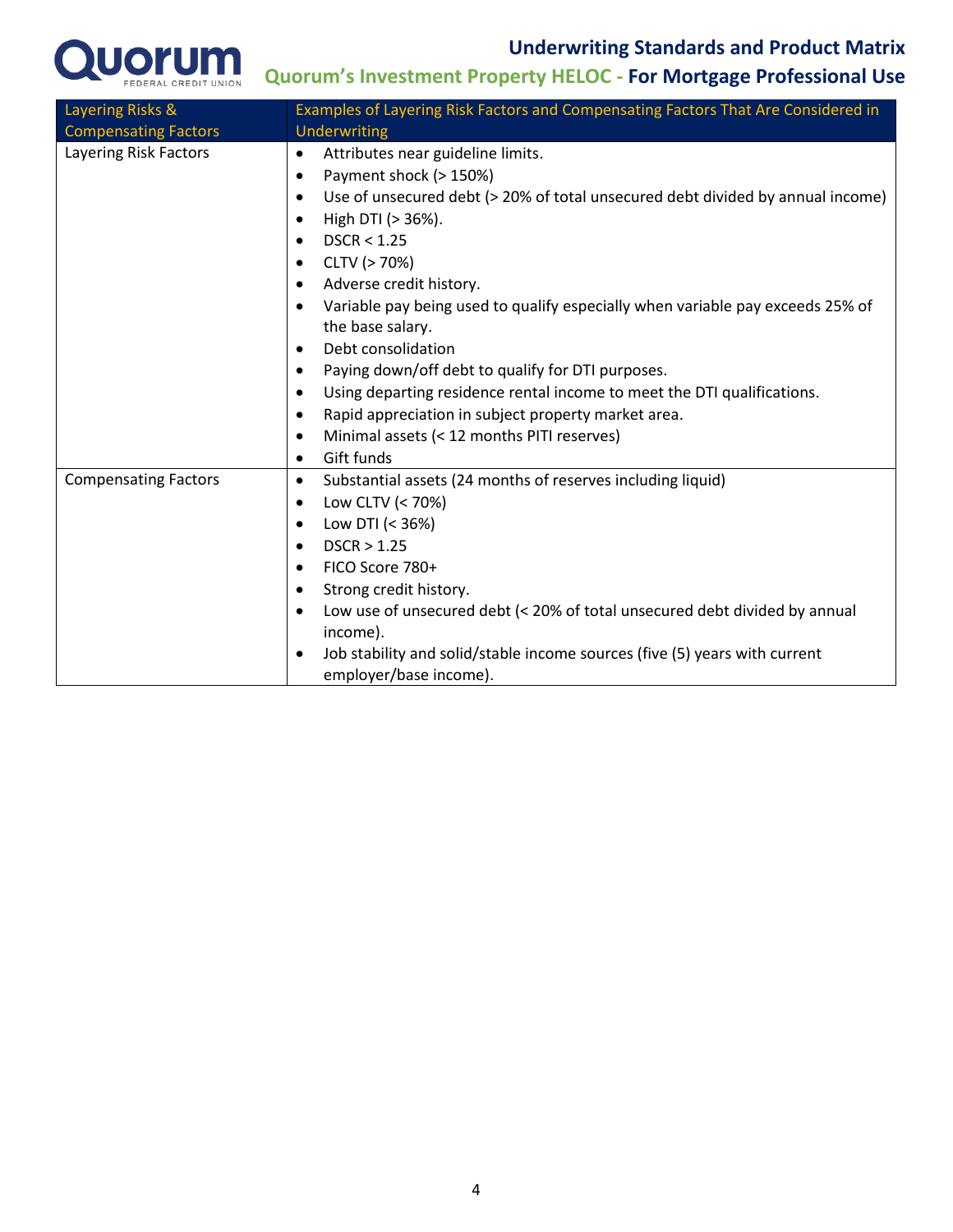

| <b>HELOC Rates:</b>                                                                                        |                                                                       |                         |        |                 |                 |  |                                                                                                      |                |  |
|------------------------------------------------------------------------------------------------------------|-----------------------------------------------------------------------|-------------------------|--------|-----------------|-----------------|--|------------------------------------------------------------------------------------------------------|----------------|--|
| Rates effective as of 06/20/2022                                                                           |                                                                       |                         |        |                 |                 |  |                                                                                                      |                |  |
| Current Prime Rate: 4.75%                                                                                  |                                                                       |                         |        |                 |                 |  |                                                                                                      |                |  |
| Floor Rate: Rates cannot go below floor rate of 4.95%*                                                     |                                                                       |                         |        |                 |                 |  |                                                                                                      |                |  |
| CLTV %                                                                                                     | $0 - 50$                                                              | $50.01 - 60.00$         |        | $60.01 - 65.00$ | $65.01 - 70.00$ |  | $70.01 - 75.00$                                                                                      | 75.01-80       |  |
| <b>Credit Rating</b>                                                                                       |                                                                       |                         |        |                 |                 |  |                                                                                                      |                |  |
| 780+                                                                                                       | Prime + 2.70                                                          | Prime + 2.75            |        | Prime + 3.00    | Prime + 3.50    |  | Prime $+4.00$                                                                                        | Prime $+4.50$  |  |
| 720-779                                                                                                    | Prime + 2.95                                                          | Prime + 3.00            |        | Prime + 3.25    | Prime + 3.75    |  | Prime $+4.25$                                                                                        | Prime $+ 5.00$ |  |
| 680-719                                                                                                    | Prime $+3.00$                                                         | Prime + 3.25            |        | Prime + 3.75    | Prime $+4.50$   |  | Prime + 5.00                                                                                         | Prime + 5.50   |  |
|                                                                                                            | Occupancy/Loan Amount Adjustments Rate: Margin Add-Ons                |                         |        |                 |                 |  |                                                                                                      |                |  |
|                                                                                                            | Loan Amount > \$250,000<br>0.500%                                     |                         |        |                 |                 |  |                                                                                                      |                |  |
|                                                                                                            |                                                                       | Loan Amount > \$500,000 |        |                 |                 |  | 1.000%                                                                                               |                |  |
|                                                                                                            |                                                                       | Property Type- 2 Unit   |        |                 |                 |  | 0.250%                                                                                               |                |  |
| Property Type- 3-4 Unit<br>0.500%                                                                          |                                                                       |                         |        |                 |                 |  |                                                                                                      |                |  |
| *Relationship discount pricing adjustment: Margin Reductions                                               |                                                                       |                         |        |                 |                 |  |                                                                                                      |                |  |
| New Checking Account with Quorum must be established prior to closing.<br>$-0.250%$                        |                                                                       |                         |        |                 |                 |  |                                                                                                      |                |  |
| (minimum monthly balance of \$5,000)                                                                       |                                                                       |                         |        |                 |                 |  |                                                                                                      |                |  |
|                                                                                                            | New CD with Quorum must be established prior to closing.<br>$-0.500%$ |                         |        |                 |                 |  |                                                                                                      |                |  |
|                                                                                                            | (maintaining at least \$50,000 in CDs any duration)                   |                         |        |                 |                 |  |                                                                                                      |                |  |
|                                                                                                            |                                                                       |                         |        |                 |                 |  | *In order to qualify, the member would need to establish these account(s) prior to the loan closing. |                |  |
| <b>HELOC Fees:</b>                                                                                         |                                                                       |                         |        |                 |                 |  |                                                                                                      |                |  |
| <b>Origination Fee</b>                                                                                     |                                                                       |                         |        | \$495           |                 |  |                                                                                                      |                |  |
| <b>Processing Fee</b>                                                                                      |                                                                       |                         |        | \$100           |                 |  |                                                                                                      |                |  |
| \$7<br><b>Flood Cert Fee</b>                                                                               |                                                                       |                         |        |                 |                 |  |                                                                                                      |                |  |
| Credit Report Fee                                                                                          |                                                                       |                         |        | \$45            |                 |  |                                                                                                      |                |  |
| Closing Agent/Settlement Fees, Recording Fees                                                              |                                                                       |                         | Varies |                 |                 |  |                                                                                                      |                |  |
| Property Report/Title Report                                                                               |                                                                       |                         | Varies |                 |                 |  |                                                                                                      |                |  |
| Mortgage/Transfer Tax, Government Fees (if applicable)                                                     |                                                                       |                         |        | Varies          |                 |  |                                                                                                      |                |  |
| Annual Servicing Fee (billed on the anniversary year)                                                      |                                                                       |                         |        | \$100           |                 |  |                                                                                                      |                |  |
| Appraisal (if applicable)                                                                                  |                                                                       |                         |        | Varies          |                 |  |                                                                                                      |                |  |
| Appraisal fee due at the time of application all other fees are due at closing and debited from the HELOC. |                                                                       |                         |        |                 |                 |  |                                                                                                      |                |  |

| Eligibility and Asset Reserve Requirement Matrix- CLTV, FICO, Occupancy, # of Units                                                                          |             |              |          |                  |                      |                 |  |  |
|--------------------------------------------------------------------------------------------------------------------------------------------------------------|-------------|--------------|----------|------------------|----------------------|-----------------|--|--|
| All loans are subject to the underwriter's discretion. Additional underwriting conditions or overlays may be required.<br><b>Minimum</b><br><b>Max Ratio</b> |             |              |          |                  |                      |                 |  |  |
| CLTV %                                                                                                                                                       | <b>FICO</b> | (front/back) | # Units  | <b>Occupancy</b> | Loan Amount          | <b>Reserves</b> |  |  |
| $\leq$ 80%                                                                                                                                                   | 680+        | 38%/43%      | 1 Unit   |                  | $<$ \$50,000         | 0 Months        |  |  |
| $\leq$ 80%                                                                                                                                                   | 680+        | 38%/43%      | 1 Unit   |                  | >50,000-\$100,000    | 12 Months       |  |  |
| $\leq$ 80%                                                                                                                                                   | 680+        | 38%/43%      | 1 Unit   |                  | >\$100,000-\$250,000 | 18 Months       |  |  |
| $\leq$ 65%                                                                                                                                                   | 680+        | 38%/43%      | 2-4 Unit | Investment       | $<$ \$50,000         | 0 Months        |  |  |
| $\leq$ 65%                                                                                                                                                   | 680+        | 38%/43%      | 2-4 Unit |                  | >50,000-\$100,000    | 12 Months       |  |  |
| $\leq$ 65%                                                                                                                                                   | 680+        | 38%/43%      | 2-4 Unit |                  | >\$100,000-\$250,000 | 18 Months       |  |  |

| Valuation Requirement Matrix |                 |                  |              |             |  |  |  |
|------------------------------|-----------------|------------------|--------------|-------------|--|--|--|
| Loan Amount                  | Loan Purpose    | <b>Occupancy</b> | # of Units   | Requirement |  |  |  |
|                              | Simul Purchase  |                  |              |             |  |  |  |
| $<$ \$100K                   | Simul Refinance | Investment       | $1 - 4$ Unit | AVM         |  |  |  |
|                              | Standalone      |                  |              |             |  |  |  |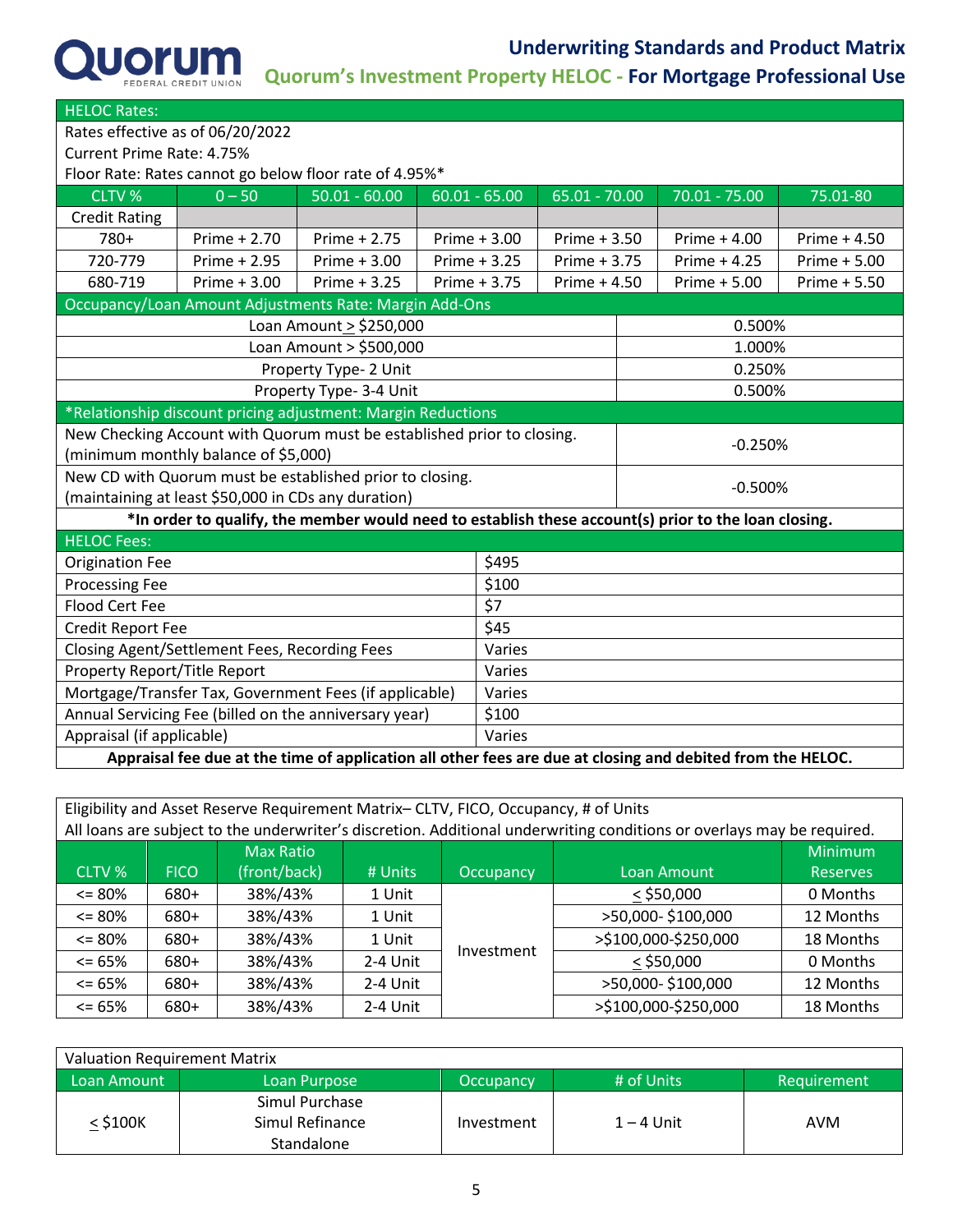

**Quorum's Investment Property HELOC - For Mortgage Professional Use** 

| \$100K to<br>\$250K | Simul Purchase<br>Simul Refinance<br>Standalone | Investment | 1 – 4 Unit | <b>Full Appraisal</b> |
|---------------------|-------------------------------------------------|------------|------------|-----------------------|
|                     |                                                 |            |            |                       |

#### **The Fine Print:**

Rates and APR:

\*The Annual Percentage Rate (APR). The Floor Rate is 4.95%. Maximum APR is 18.00%. The APR is a variable rate, plus or minus a margin, and is based on the Prime rate (index - as published in The Wall Street Journal) plus a margin. The margin is determined based on credit history, loan amount and combined loan-to-value (CLTV) ratio. Rate will not increase or decrease more than 2% annually. A home equity line-of-credit is secured by the member's home and is available only for 1-4 family residential properties and condominiums, excluding co-ops. Minimum line-of-credit amount: \$10,000. No draw required at closing. No application, or termination fees; appraisal fee varies. No pre-payment penalty. Mortgage tax may apply in some states. This Home Equity Line of Credit is not available in TX. All loans are subject to credit approval.

#### Fees:

Fees are due at closing and debited from the HELOC. Additional fees for standalone second mortgages, including appraisal, flood, and title report, will be passed to the borrower.